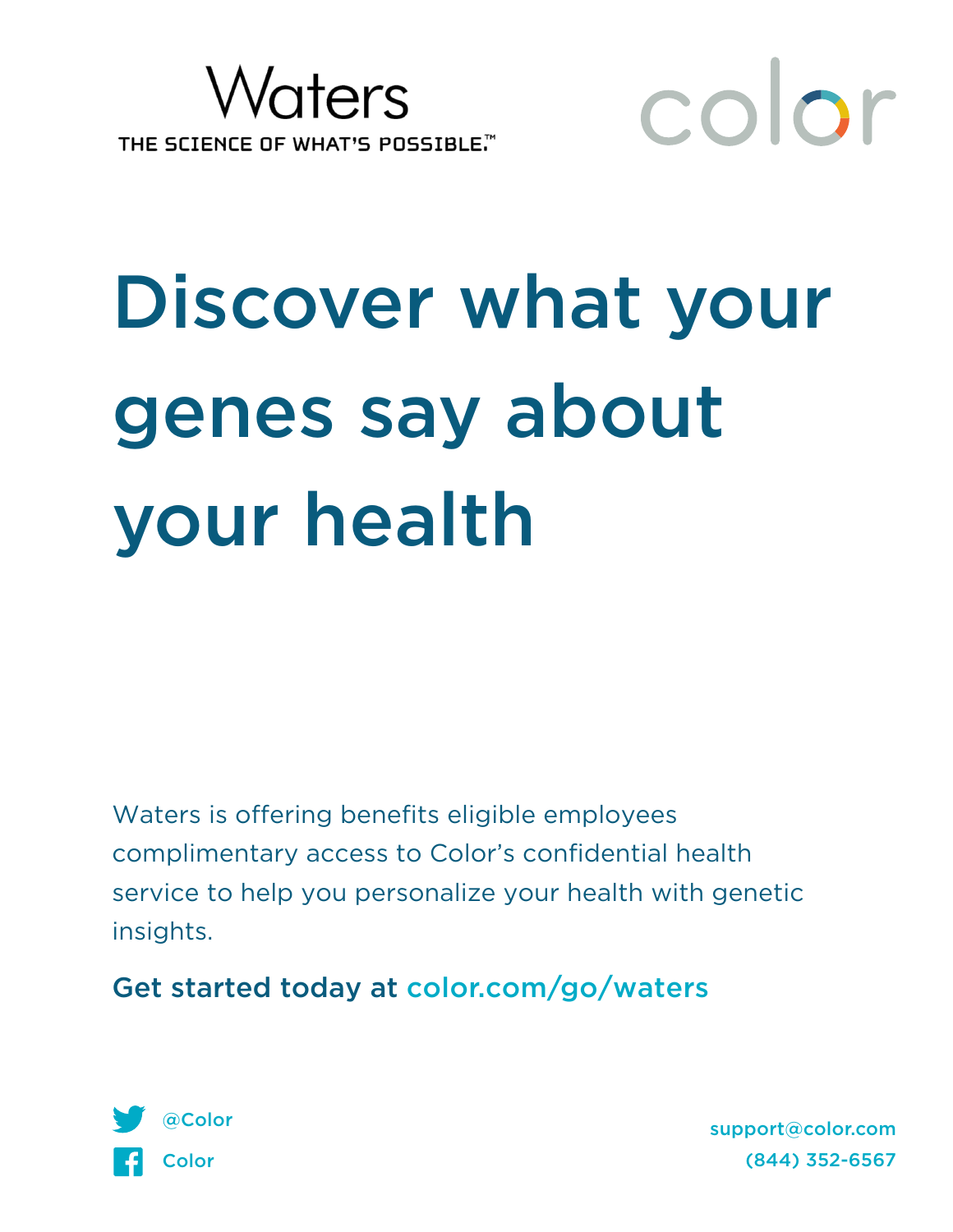# What you'll learn

Color's service includes a physician-ordered test that provides genetic insights on your risk for cancer and heart disease, and how your body processes certain commonly prescribed medications.



#### Cancer

The BRCA+Lynch Test analyzes 7 genes, including *BRCA1* and *BRCA2*, in which a mutation can increase your likelihood of developing hereditary breast, ovarian, colorectal, uterine, prostate, or other cancers. Your results can help you and your doctor create a personalized plan which increases the chance of prevention and early detection.





#### **Heart**

The Hereditary High Cholesterol Test analyzes 3 genes commonly associated with familial hypercholesterolemia, a genetic condition that increases your chance of developing early heart disease. Knowing your risk can help you and your doctor create a plan that goes beyond routine cholesterol management.

```
Hereditary High Cholesterol
```
higher risk for heart disease 4



>90% unaware of their risk<sup>5</sup>

80% reduction in heart<br>80% disease when disease when adhering to statins 6

#### **Medications**

The Medication Response Genetic Test analyzes 14 genes associated with how your body might process certain commonly prescribed medications.\*

### You also receive:

#### **Discovery**

On an ongoing basis, you will also receive non-clinical reports on how genes are related to traits such as lactose intolerance. *Note: Not yet available in countries outside the U.S.*

\*Do not change or stop taking any medicine based on a genetic test report without consulting your healthcare provider. This test is not intended to inform you about your current state of health, including whether or not you should take a medication or how much you should take. This test does not diagnose any health conditions and is not a substitute for visiting your health care provider. Discuss the results of the genetic test with your healthcare provider, including whether the medication label includes information on how to use genetic information to determine dosage. Medicine should always be taken as prescribed by your healthcare provider.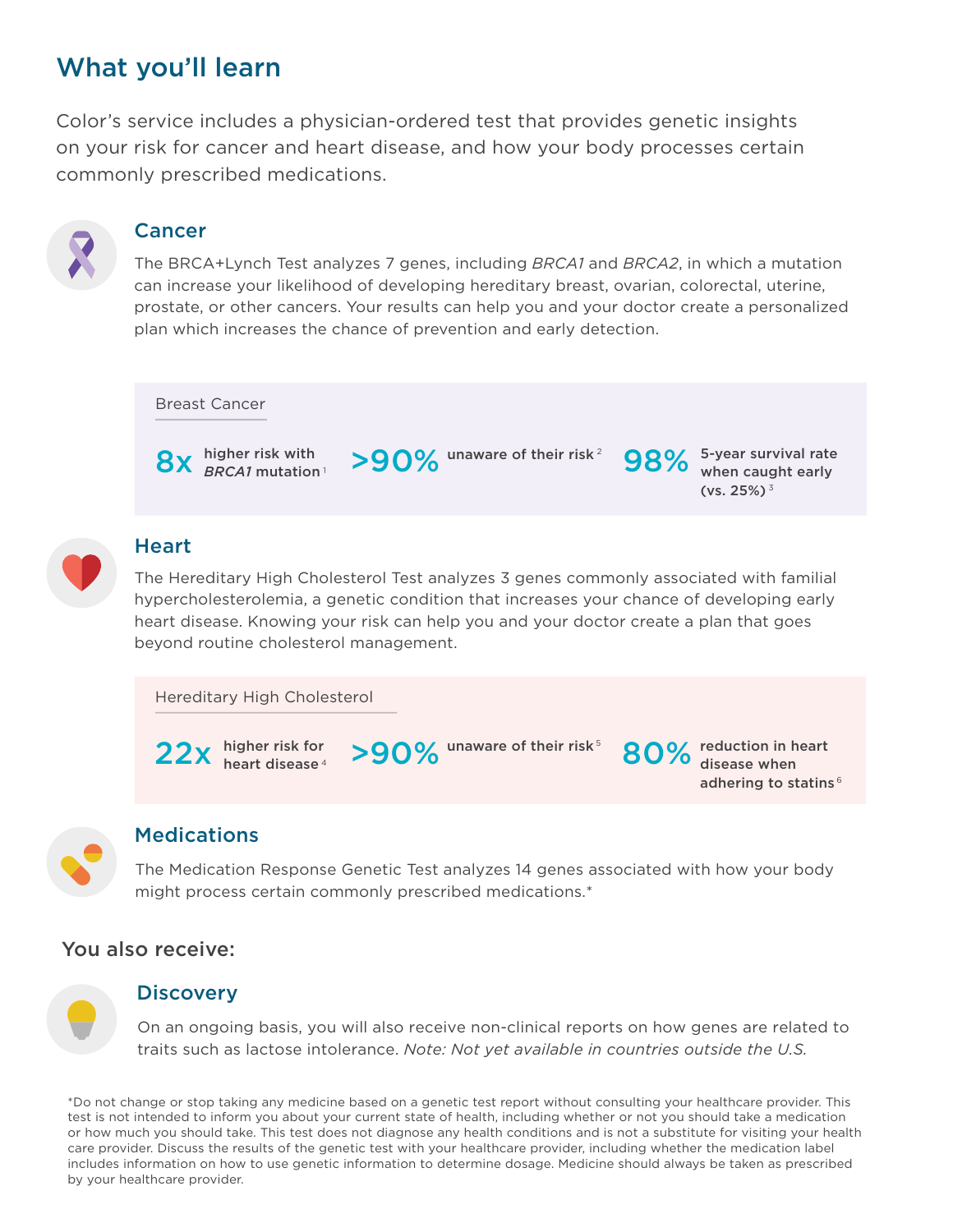# Frequently asked questions

#### GENETIC TESTING

#### Who can use Color?

Women and men over the age of 18 years old can use Color, regardless of family history. While family history can be an indicator of a potential mutation, it is not a prerequisite. Approximately 50% of women with certain risk-increasing mutations in *BRCA1* or *BRCA2* genes do not have a significant family history of breast or ovarian cancer.<sup>7</sup> This employer-sponsored benefit, however, is only available to those who also meet the benefit's eligibility criteria defined by the employer.

#### How do my results impact my family members?

Your results can help your family members understand their risk. If you have a mutation, there is a 50% chance that each of your first-degree relatives has the same mutation.

#### MY RESULTS

#### When will I receive my results?

Our average turnaround time for your initial results are currently 3-4 weeks from the time we accept your sample at the lab, but the actual time may vary. For the Medication Response Genetics Test, results for 2 genes will be returned initially, and results for the remaining 12 genes will be returned within 6 months.

#### COLOR'S GENETIC COUNSELING AND CLINICAL PHARMACIST SERVICES

#### What happens during a session?

Every consultation is different and based on the questions of each individual. Our genetic counselors and clinical pharmacists may cover basic facts about genetic testing, guide you through your personal results and answer any questions you may have, and possibly ask clarifying questions about the personal and family health history that you provided.

#### Can I have a session prior to using Color?

Yes. Color board-certified, licensed genetic counselors and clinical pharmacists are available for both pre- and post-test education at no cost to you. Email support@color.com or call 844-352-6567.

#### PRIVACY AND CONFIDENTIALITY

#### Will my employer see information about my results?

Color takes employee privacy very seriously and provides no identifiable protected health information of employees who took the Color test to employers without the consent of the employee. Learn more at color.com/privacy.

#### What protections do I have against discrimination based upon my results?

The Genetic Information Nondiscrimination Act of 2008 (GINA), the Americans with Disabilities Act (ADA), and the Health Insurance Portability and Accountability Act of 1996 (HIPAA) are federal regulations that safeguard your results and prevent discrimination using genetic information for health insurance and employment status. Some state laws further protect against discrimination in the areas of life insurance, housing and emergency medical services.